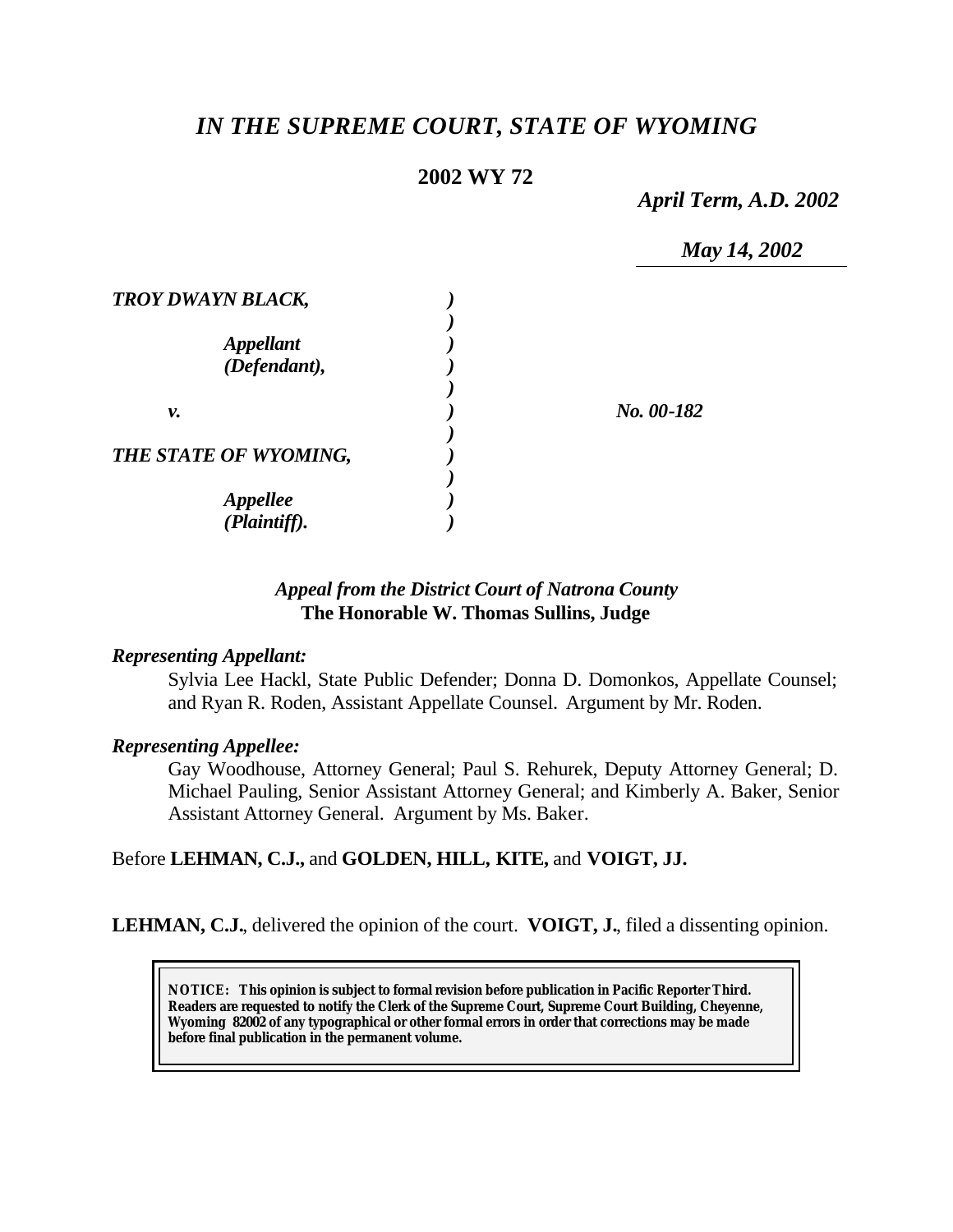#### **LEHMAN, Chief Justice.**

[¶1] After trial, a jury convicted appellant Troy Dwayn Black of aggravated assault with a deadly weapon, aggravated robbery, aggravated burglary, and conspiracy to commit aggravated robbery. We affirm.

#### *ISSUES*

[¶2] Appellant sets forth the issues on appeal:

I. Whether appellant's conviction for aggravated assault with a deadly weapon can stand because insufficient evidence supports it?

II. Whether appellant's conviction for aggravated robbery can stand because insufficient evidence supports it?

III. Whether appellant's conviction for aggravated burglary can stand because insufficient evidence supports it?

IV. Whether the State's offer, and the admission of a witness' testimony, that she was convicted of an offense arising out of the circumstances leading to appellant's trial, and the State's continued use of such fact, violated appellant's right to have a trial on its own merits and constituted plain error?

V. Whether the district court violated appellant's right to the Sixth Amendment to the United States Constitution and Article 1, Section 10 of the Wyoming State Constitution when it instructed the jury regarding the law on aiding and abetting?

### *FACTS*

[¶3] On May 6, 1999, during a brief visitation with the victim Patrick Stone, appellant observed a quantity of cash in the apartment. That afternoon appellant, along with his cohorts, devised a plan to rob Mr. Stone. The group executed the robbery that night.

### *STANDARD OF REVIEW*

[¶4] The standard of review for sufficiency of the evidence issues is well established. We assess whether all the evidence presented is adequate to form the basis for an inference of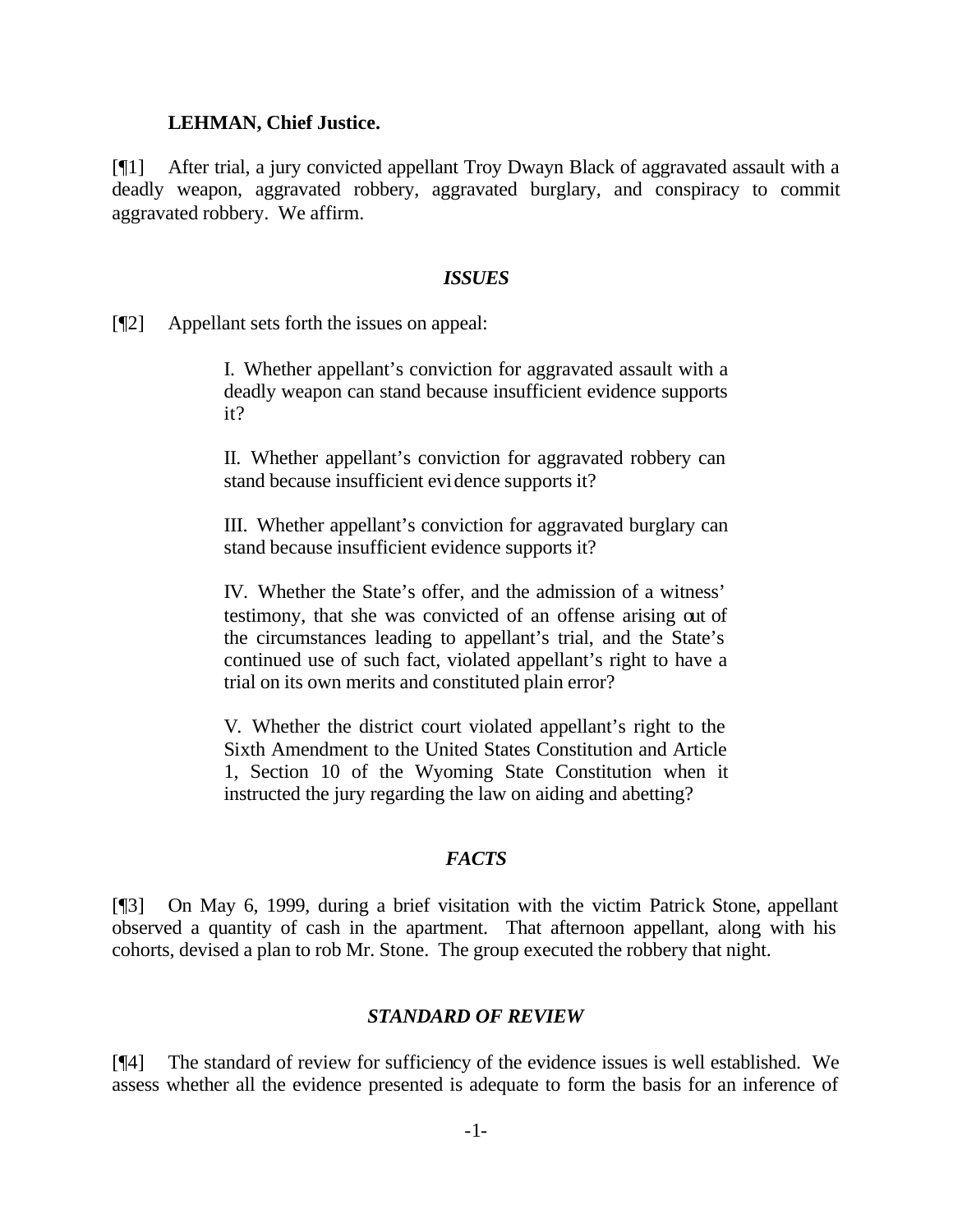guilt beyond a reasonable doubt to be drawn by a finder of fact when that evidence is viewed in the light most favorable to the State. We leave out of consideration the evidence presented by the unsuccessful party which conflicts with the successful party's evidence, and afford every favorable inference to the successful party's evidence which may be reasonably and fairly drawn from that evidence. Even though it is possible to draw other inferences from the evidence presented, the jury has the responsibility to resolve conflicts in the evidence. We will not substitute our judgment for that of the jury when we are applying this rule; our only duty is to determine whether a quorum of reasonable and rational individuals would, or even could, have come to the same result as the jury actually did. *Vanvorst v. State*, 1. P.3d 1223, 1228 (Wyo. 2000); *Harris v. State*, 933 P.2d 1114, 1123 (Wyo. 1997); *Blake v. State*, 933 P.2d 474, 480 (Wyo. 1997).

[¶5] It is also well established that a trial court has a duty to instruct a jury on the general principles of law applicable to the case at issue. A trial court is given wide latitude in instructing the jury and, as long as the instructions correctly state the law and the entire charge covers the relevant issue, reversible error will not be found. Instructions must be considered as a whole, and individual instructions, or parts of them, should not be singled out and considered in isolation. *Ogden v. State*, 2001 WY 109, ¶8, 34 P.3d 271, ¶8 (Wyo. 2001); *Coburn v. State*, 2001 WY 30, ¶9, 20 P.3d 518, ¶9 (Wyo. 2001); *Merchant v. State*, 4 P.3d 184, 190 (Wyo. 2000).

[¶6] Jury instructions shall not be ruled defective absent a showing that the instructions confused or misled the jury as to the proper principles of law and prejudiced the defendant. *Lane v. State*, 12 P.3d 1057, 1661 (Wyo. 2000). Prejudicial error must be demonstrated, and prejudice will not be demonstrated unless the instruction confused or misled the jury with respect to the proper principles of law. *Wilson v. State*, 14 P.3d 912, 916 (Wyo. 2000). Further, a failure to instruct properly on an element of a crime does not constitute plain error where evidence of the defendant's guilt is overwhelming. *Id.*

[¶7] Finally, this court will find that plain error exists when 1) the record is clear about the incident alleged as error, 2) there was a transgression of a clear and unequivocal rule of law, and 3) the party claiming error was denied a substantial right which materially prejudiced him. *Mazurek v*. *State*, 10 P.3d 531, 535 (Wyo. 2000); *Urrutia v. State*, 924 P.2d 965, 969 (Wyo. 1996).

### *DISCUSSION*

### *Sufficiency of the Evidence*

[¶8] Appellant in his first three issues argues that insufficient evidence was presented at trial to convict him of aggravated assault with a deadly weapon, aggravated robbery, and aggravated burglary. Appellant contends that insufficient evidence was presented to prove beyond a reasonable doubt that 1) he threatened to use a drawn weapon on another person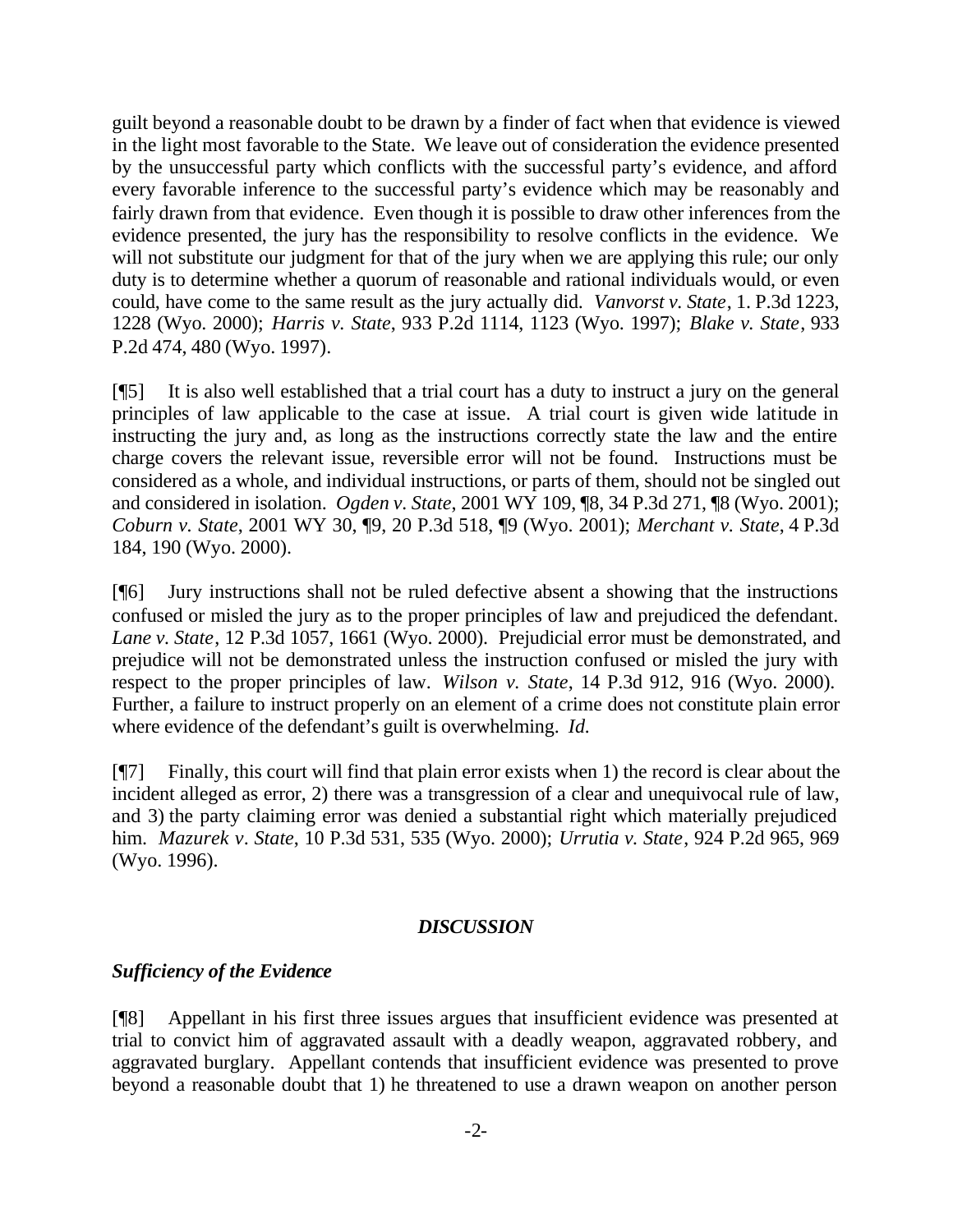when not reasonably necessary in defense of his person, property, or abode or to prevent serious bodily injury to another; 2) in the course of committing a robbery he used or exhibited a deadly weapon or a simulated deadly weapon; or 3) he, in the course of committing a burglary, was armed with, or became armed with, or used a deadly weapon or a simulated deadly weapon, or knowingly or recklessly inflicted bodily injury on another person as required by Wyo. Stat. Ann.  $\S\S 6-2-502$ ,  $62-401$  and  $6-3-301$ , respectively. Specifically, appellant asserts that it must be shown beyond a reasonable doubt that he personally took each of these required acts.

[¶9] Wyo. Stat. Ann. § 6-1-201 (LexisNexis 2001) provides:

(a) A person who knowingly aids and abets in the commission of a felony, or who counsels, encourages, hires, commands or procures a felony to be committed, is an accessory before the fact.

(b) An accessory before the fact:

(i) May be indicted, informed against, tried and convicted as if he were a principal;

(ii) May be indicted, informed against, tried and convicted either before of after and whether or not the principal offender is indicted, informed against, tried or convicted; and

(iii) Upon conviction, is subject to the same punishment and penalties as are prescribed by law for the punishment of the principal.

In *Hawkes v. State*, 626 P.2d 1041, 1043 (Wyo. 1981), we long ago put to rest that since an aider and abettor is to be "informed against, tried and convicted in the same manner as if he were a principal," no distinction is made between aider and abettor and principal. Therefore, an aider and abettor is guilty of the principal crime with proof of participation in either capacity sufficient to convict a defendant as a principal. *Id*.; *see also Jahnke v*. *State*, 692 P.2d 911, 920-21 (Wyo. 1984) and *Neilson v. State*, 599 P.2d 1326, 1335 (Wyo. 1979).

[¶10] To convict a person of aiding and abetting, it must be proved that the crime was committed by someone and that the aider and abettor associated himself with and participated in the accomplishment and success of the criminal venture. *Fales v. State*, 908 P.2d 404, 408 (Wyo. 1995); *Jones v. State*, 902 P.2d 686, 693 (Wyo. 1995). We also held in *Edge v. State*, 647 P.2d 557, 560 (Wyo. 1982), that it is not necessary to prove that each defendant did that which was necessary to establish each element of an offense but that it is sufficient to show that they were associated together in doing that which comprises each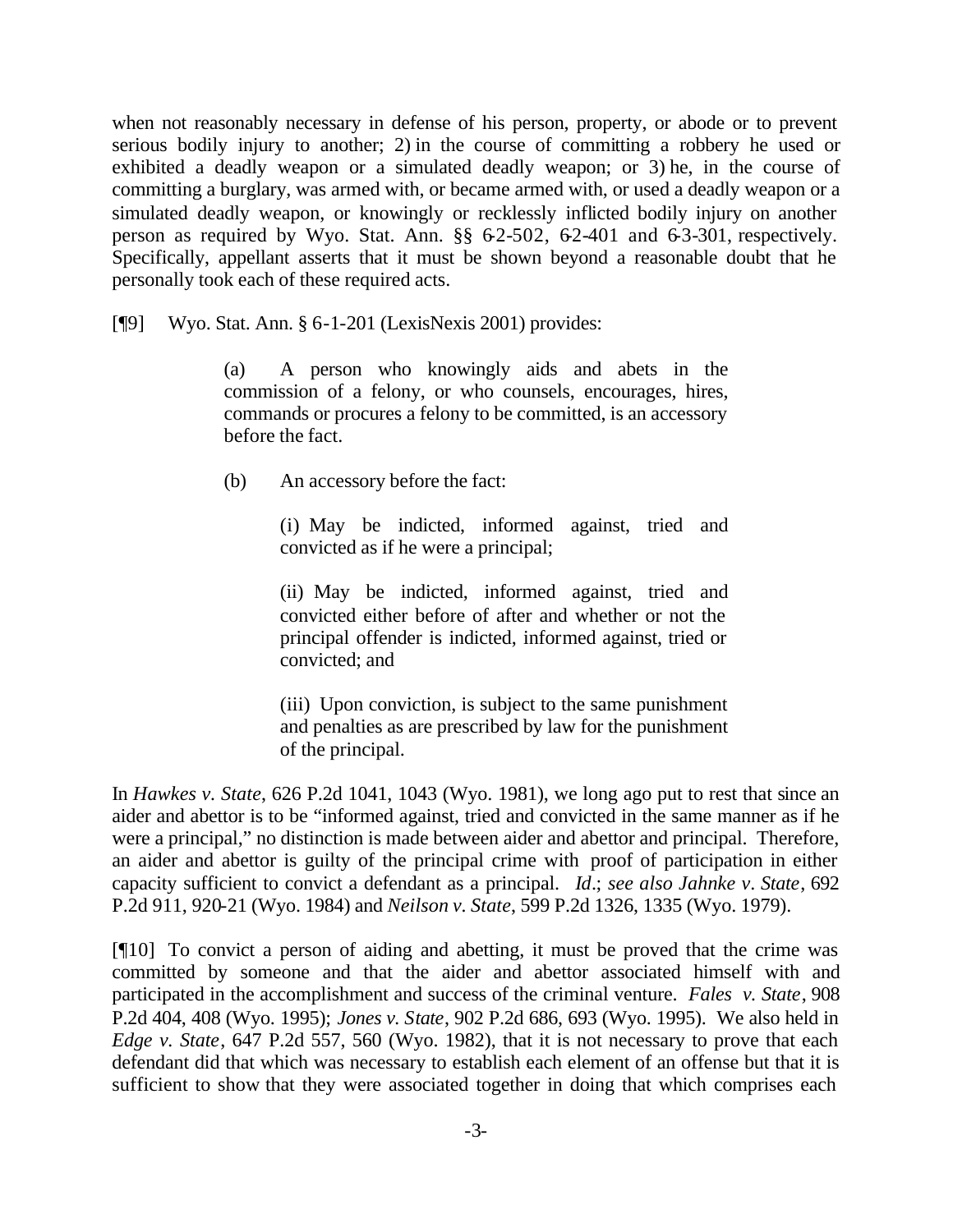element of the offense. Further, although a defendant's presence at the time and place of the crime does not establish guilt as an aider, abettor, or principal, an intent to engage in the criminal venture may be shown by the relationship of the parties and by their conduct before and after the offense. *Haight v. State*, 654 P.2d 1232, 1238 (Wyo. 1982).

[¶11] Sufficient evidence was presented that each of the crimes alleged were committed and that appellant, at minimum, acted as an aider and abettor by associating himself with and participating in the accomplishment and success of those criminal actions. Specifically, on May 6, 1999, appellant and his fiancé O'Neill drove to the apartment of Patrick Stone. Appellant introduced himself to Stone as "Snake"; and, during a brief conversation concerning appellant's attempt to locate a friend, appellant observed a quantity of cash Stone had just received in payment for a car he had recently sold. Stone's girlfriend, Porter, saw appellant ride away from the area in a red car, followed by a small white sports utility vehicle.

[¶12] When appellant returned to O'Neill's vehicle, he immediately stated that he was going to "jack that fool" because he had a lot of money laying around and he kept his door unlocked. Appellant and O'Neill then returned to their residence. Thereafter, appellant told his cohorts Jones and Soto at his residence that he wanted to go back to Stone's apartment to rob him. Appellant, O'Neill, Jones, and Soto then went to Lee's residence.

[¶13] After appellant discussed the robbery with Lee, the group went to Stone's apartment around midnight with the intent of robbing Stone. Initially, appellant knocked on the door and entered the apartment alone. Appellant sat next to Stone on the couch. Also, present in the room were Porter, the three-year-old daughter of Stone and Porter, and Gilbert Vega, a tenant of the apartment. While appellant and Stone conversed, Vega went to the back of the apartment.

[¶14] A few minutes later, Lee and Jones burst into the apartment armed with a gun and a knife, respectively, with Lee pulling a mask down over his face and cocking the gun as he entered. Lee ordered Stone, Porter and their daughter to freeze and to get on the floor and not move, look, or talk. At the same time, Jones moved behind Porter and held the knife to her throat and pushed her into a recliner. Jones then told Porter to get on the floor, close her eyes and not look. Porter was then pushed to the floor by Jones, and Porter grabbed her daughter when this occurred.

[¶15] Jones then went to the back of the apartment and forced Vega face down to the floor and tied Vega's hands loosely with speaker wire. He advised Vega that he should close his eyes and keep quiet and he would not get hurt. Jones continued to hold Vega's hands.

[¶16] During the time that Jones handled Vega, Lee and appellant told Stone to get down. When Stone tried to comply by turning around and getting down on the couch, appellant and Stone grabbed him, pushing his face into the couch, with Lee getting on top of Stone and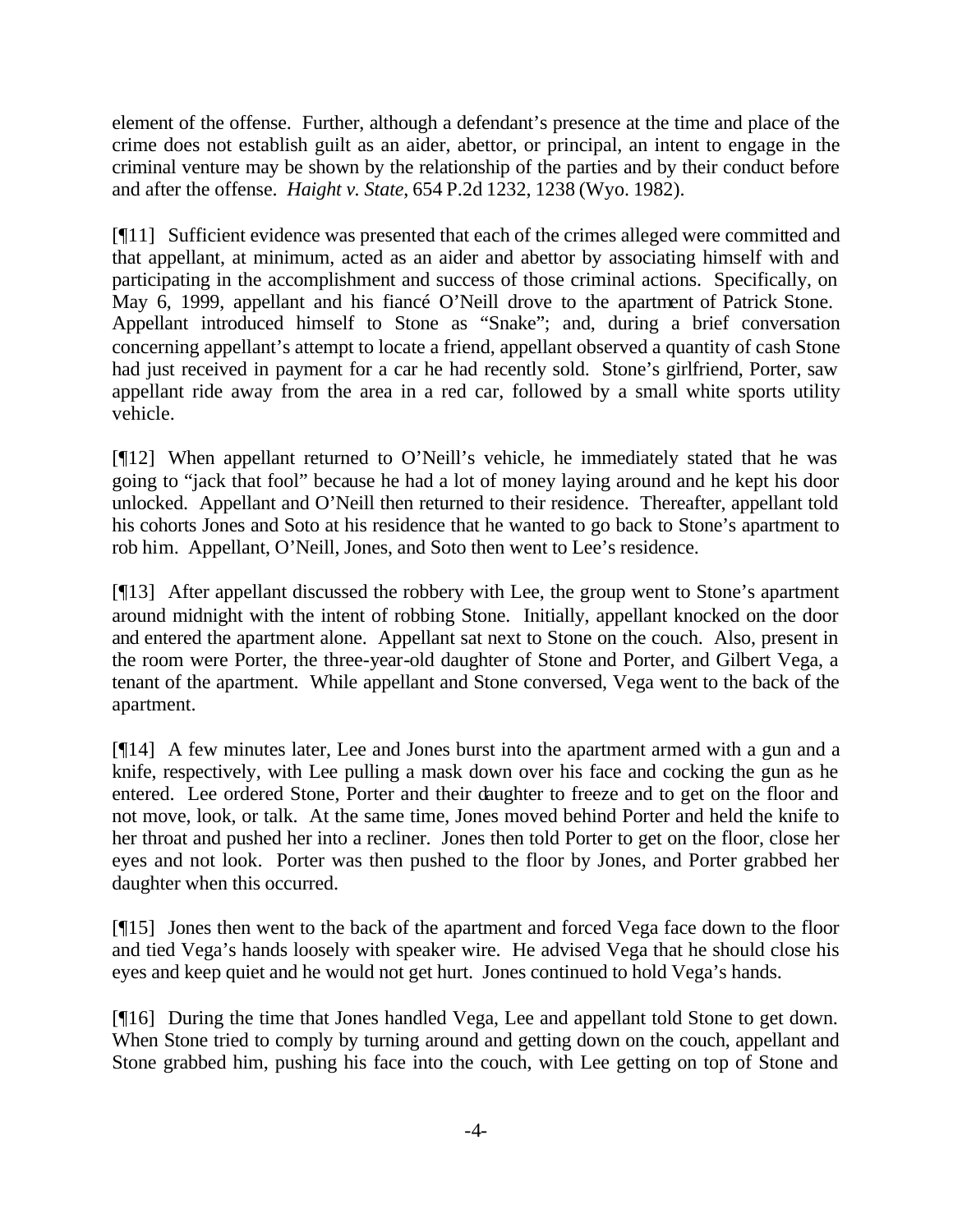holding the gun to Stone's head. Appellant told Stone that if he moved or looked up he would be shot.

[¶17] Subsequently, when the daughter of Stone and Porter began to cry, Lee pointed the gun at Porter and their daughter and told Porter to shut their daughter up or he would shoot her daughter. Porter tried to quiet her daughter, but Lee told Porter to take her daughter to a back bedroom and she complied. Vega felt Porter and her daughter move past him as they went to the back bedroom.

[¶18] Appellant and Lee then both asked Stone where the money was located. Porter overheard the two men making this request of Stone as she exited the room on her way to the back bedroom with her daughter. While Stone was being held down with his face in the couch, he was struck with the gun on a number of occasions in the back of the head. While this happened, appellant searched through a jacket that was worn by Stone and eventually removed from this jacket \$530.00 in cash comprised of various bills. When attempting to accomplish this task, appellant ripped Stone's jacket.

[¶19] Stone was then told not to move, leave or tell anyone. The three assailants then left the apartment together; and the three, along with O'Neill and Soto, went in O'Neill's car and the small white sports utility vehicle to Lee's residence to celebrate. The men were thrilled and excited, commenting that the people in the house went crazy when they pulled out the gun.

[¶20] Immediately after the men left, Stone observed a red car followed by a small white sports utility vehicle exit the area of the apartment. Stone then dialed 911 to report the crime and went to check on Porter, his daughter, and Vega. At that time, Porter noticed Stone was bleeding from the back of his head.

[¶21] When the police arrived to investigate, Stone was treated for his injuries. Stone identified both appellant and Jones from a photo lineup. He further described appellant as having some darkening of the skin or a tatoo above his left eye. In addition, Stone assisted the police by inquiring from an acquaintance where appellant lived. It was also noted that blood was on Stone's jacket as a result of him being hit with the gun.

[¶22] Stone further advised the police during their investigation that he had previously seen the red vehicle he observed leaving his apartment after the crime and that it had a broken windshield. Thereafter, O'Neill confirmed that the broken windshield on her vehicle was just recently repaired. The police later confirmed Stone's sale of his automobile and receipt of \$500.00 on the date in question and that a small white utility vehicle was owned by Soto.

[¶23] Additionally, Stone indicated that the money stolen from him was comprised of 100, 50, and other smaller denominations of bills and that some of the bills had distinctive marks on them. Specifically, Stone stated that some of the \$100 bills were of the "newer" type bill,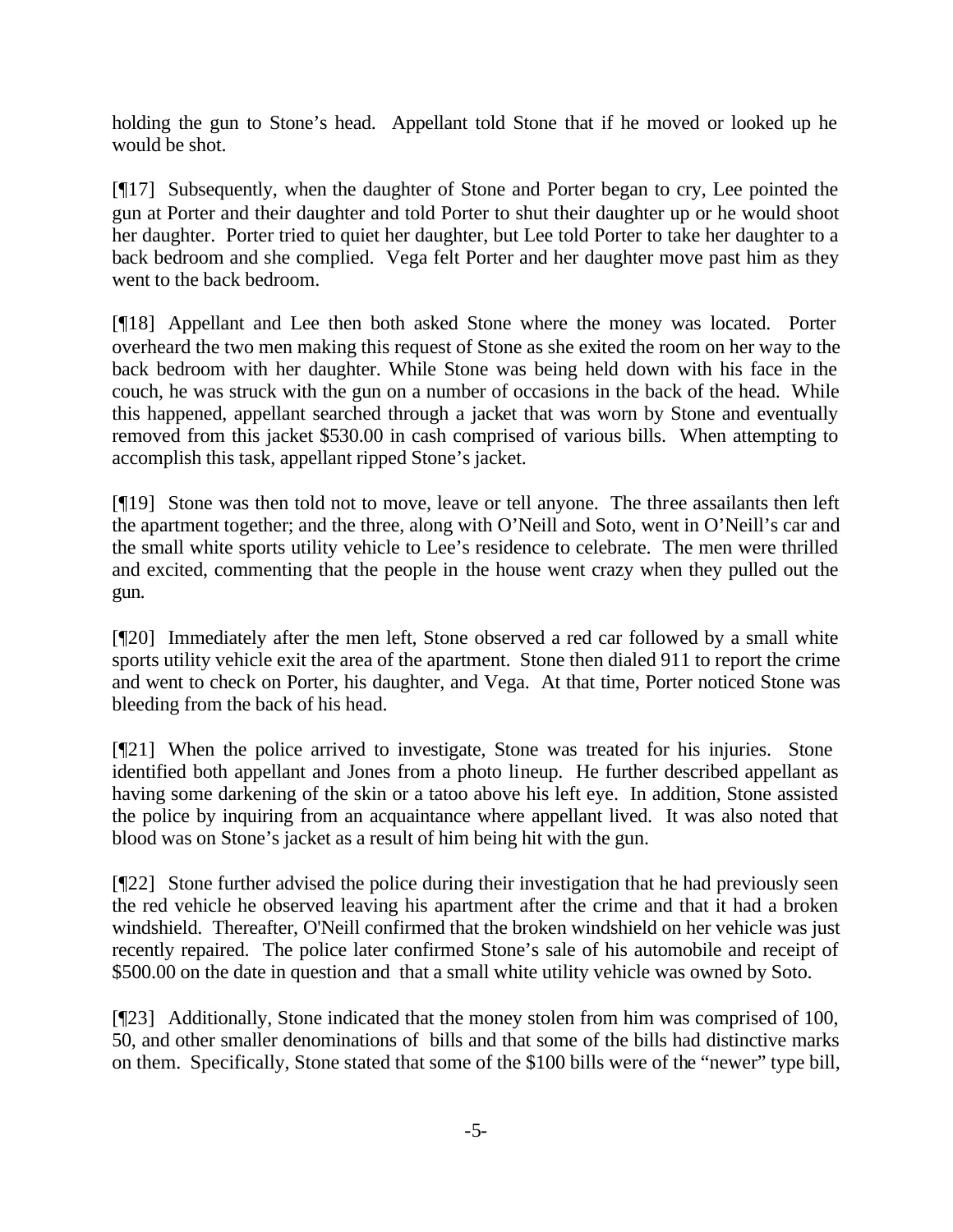and that some of the bills had light blue, almost fluorescent ink, bingo Dauber stamps on them.

[¶24] Later, appellant attempted to hide in a cellar to evade police officers to prevent his arrest. When he was arrested, appellant was initially found to have cash in the amount of \$490 on his person. Another officer also found an additional \$300.00 in cash on appellant later when he was questioned. At trial, although Stone had never previously seen either of the amounts of money taken from appellant after his arrest, Stone was able to identify that this money was the money stolen from him because a \$10 bill had the distinctive light blue, almost fluorescent ink, bingo Dauber stamp on it as he had previously described and the hundreds consisted of some of the "newer" type bills.

[¶25] When appellant was questioned after his arrest and upon being given a *Miranda* warning, he initially said he knew nothing. However, when he was confronted with his identification surrounding the incident, he admitted that he was at Stone's apartment when the events occurred. Nevertheless, Stone stated that he was present in the apartment to purchase drugs when two men entered the apartment with a gun and a knife and began to yell and threaten Stone and Porter. Appellant then explained that in the confusion he was able to leave undetected by these men.

[¶26] Subsequently, appellant positively identified Lee and Jones and stated that they were his friends. He also said that he had seen Lee with a gun a few weeks earlier at a party. He further advised the police that Lee was wearing a beanie when he entered Stone's apartment. Moreover, a police officer advised appellant that he thought that he, Jones and Lee decided they were going to go over and rip off Stone with the intent that appellant would attempt to buy drugs and get Stone to bring as many drugs as possible, then Jones and Lee would enter with a knife and gun wherein appellant would control Stone and they would take his money and drugs and get out of there. In response to this scenario, appellant stated, "You done a pretty good job figuring this out, but I never had no gun." Further, during his interview by police, appellant referred to a robbery as "jacking somebody." When Jones was detained for questioning with respect to the above-described events he was found to have a knife in his possession.

[¶27] As such, adequate evidence existed in this case for the jury to form the basis for an inference of guilt beyond a reasonable doubt when such evidence is viewed in the light most favorable to the State as required. We will not substitute our judgment for that of the jury; our only duty is to determine whether a quorum of reasonable and rational individuals would, or even could, have come to the same result as the jury actually did. *Vanvorst v. State*, 1 P.3d at 1228; s*ee also Blake v. State*, 933 P.2d at 480 and *Harris v. State*, 933 P.2d at 1123.

# *Jury Instruction*

[¶28] Appellant argues that since he was not specifically charged as an accessory before the fact under § 6-1-201, the trial court improperly instructed the jury on the law of aiding and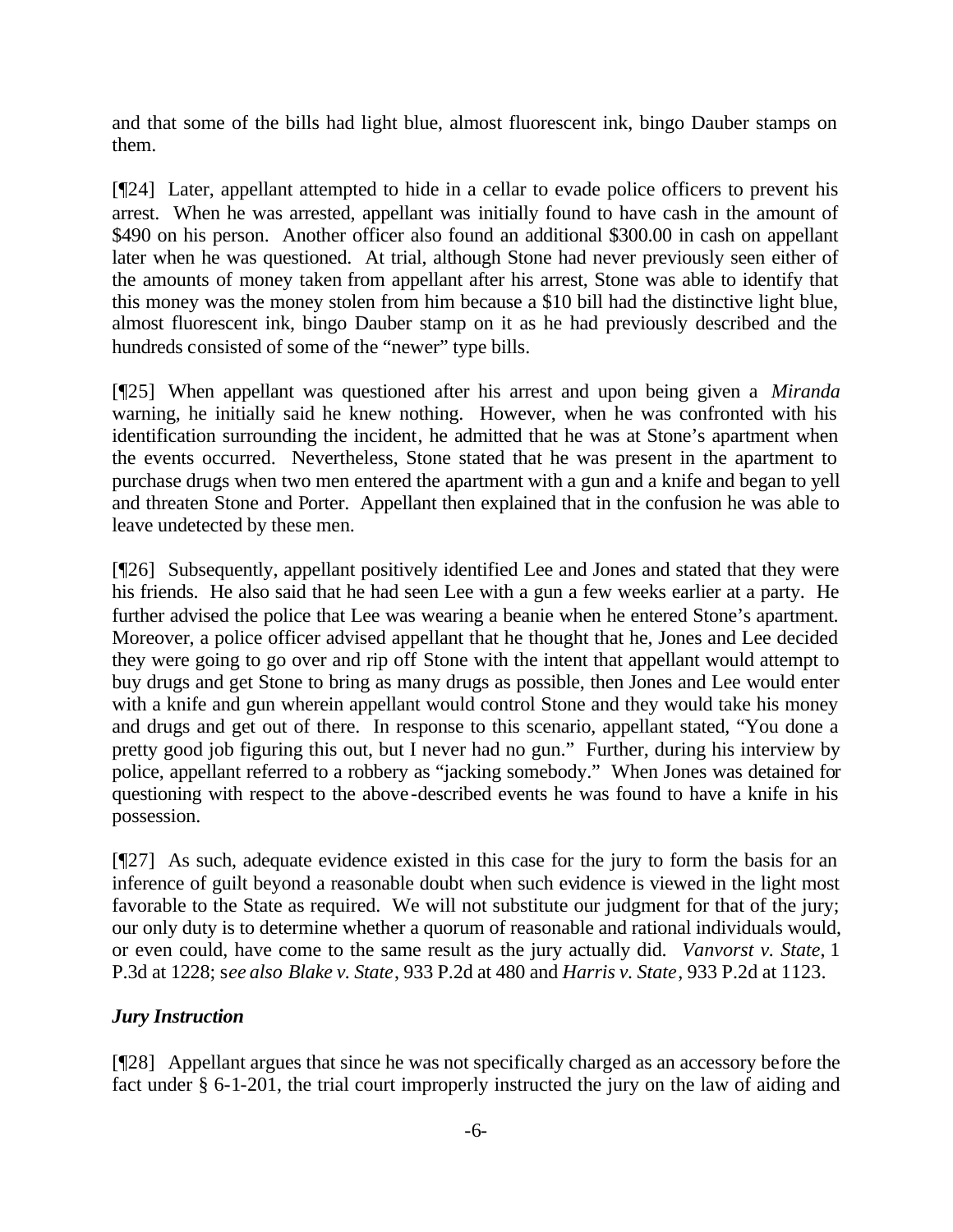abetting and thereby violated appellant's constitutional rights under both the United States and Wyoming Constitutions. We do not agree.

[¶29] As previously noted, since § 6-1-201 provides that an aider and abettor is to be informed against, tried, and convicted in the same manner as if he were a principal, no distinction is made between an aider and abettor and principal. Hence, an aider and abettor is guilty of the principal crime. Proof of participation in either capacity is sufficient to convict a defendant as a principal, and it is not necessary that the information refer to the aiding and abetting statute. *Hawkes v. State*, 626 P.2d at 1043; *Neilson v. State*, 599 P.2d at 1335.

[¶30] We find the information in this case sufficient to support defendant's conviction. As we noted in *Hawkes*, it may be better practice to have an information contain a reference to the aiding and abetting statute if it appears that the accused may have acted as an accessory rather a principal. The trial judge, however, did not err in instructing the jury as to the crime of aiding and abetting because proof of participation as an aider and abettor is sufficient to support a conviction as a principal.

[¶31] Further in support of our conclusion, we recognize, as we did in *Neilson*, that appellant could have requested to be furnished with a bill of particulars setting forth the precise theories under which the State would prosecute the charges asserted against him. In addition, and perhaps most importantly, the State filed a Notice of Intent specifically putting appellant on notice that the State would rely on those theories to the extent necessary of codefendant liability, aider and abettor theory, and Pinkerton<sup>1</sup> liability, as well as liability as a principal in each of the charged offenses.

[¶32] As this court indicated in *Hawkes*, 626 P.2d at 1043, in comparing the facts of *Nielsen v. State*, 599 P.2d 1326 (Wyo. 1979), to that case:

> Defendant's case is even weaker than that in *Nielsen*, *supra*, since defendant had actual notice of the State's theory as set out in the bill of particulars. Admittedly, a bill of particulars is not a part of the information and does not change the offense charged; however, it does make the general allegations more specific, which allows the defendant an opportunity to better prepare his case.

[¶33] Here, we similarly hold that while the Notice of Intent is not a part of the information and does not change the offenses charged, it did give appellant actual and explicit notice of the possible theories that the State would rely upon which allowed appellant a better opportunity to better prepare his case. *See Hawks*, at 1043-44 and those cases cited therein.

l

 $1$  "The doctrine imposing liability on a conspirator for all offenses committed in furtherance of the conspiracy, even if those offenses are actually performed by coconspirators. *Pinkerton v. United States*, 328 U.S. 640, 66 S.Ct. 1180 (1946)." Black's Law Dictionary at 1168 ( $7^{\text{th}}$  ed. 1999).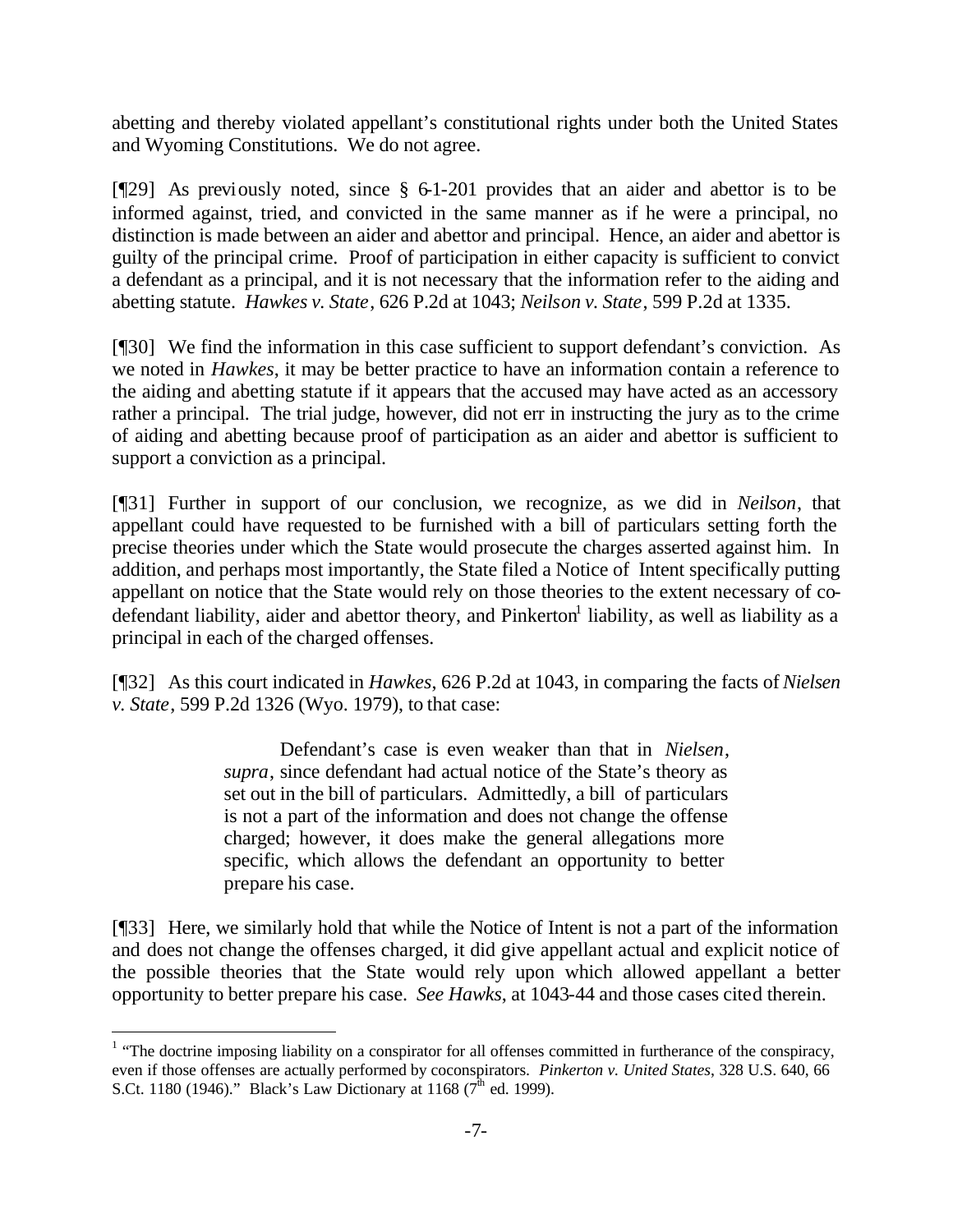#### *Statements of the Prosecution*

[¶34] Finally, appellant asserts comments made by the State during the trial regarding O'Neill's participation in the crimes and her reaching a plea agreement wherein she pled guilty to conspiracy to commit robbery, precluded appellant from being afforded a fair trial. In particular, appellant argues statements made by the prosecutor during voir dire, during the testimony of O'Neill and Detective Jones, and in closing argument were inappropriately allowed. In support of this contention, appellant cites the cases of *Kwallek v. State*, 596 P.2d 1372, 1375-76 (Wyo. 1979) and *Urrutia v. State*, 924 P.2d 965, 969 (Wyo. 1996) (citing *Wells v. State*, 846 P.2d 589, 595 (Wyo. 1992)).

[¶35] In *Urrutia*, at 969, we recognized:

Appellant relies upon *Kwallek v. State*, 596 P.2d 1372 (Wyo. 1979), in making his argument that admitting his coconspirators' testimony was a prejudicial error which mandates a reversal. In that case, this Court ruled that, "when two persons are indicted for separate offenses growing out of the same circumstance, the fact that one has pleaded guilty is inadmissible against the other." 596 P.2d at 1375. "[E]vidence of a witness' guilt for an offense which arose out of a circumstance leading to the defendant's trial implies that the defendant is also guilty. Such an implication violates a defendant's right to have a trial on its own merits. *Wells v. State*, 846 P.2d 589, 595 (Wyo. 1992), *denial of habeas corpus aff'd sub nom. Wells v. Shillinger*, 37 F.3d 1510 (10<sup>th</sup> Cir. 1994). *See also Porth v. State*, 868 P.2d 236 (Wyo. 1994); *Grable v. State*, 601 P.2d 1001 (Wyo. 1979). The defendant in *Kwallek* presented appropriate and timely objections to the testimony which was given about his co-conspirator's guilty plea. 596 P.2d at 1376. The Court determined that the trial court's admission of the guilty plea evidence amounted to a prejudicial error. *Id.*

[¶36] We have also made clear that when a defendant raises no objection at trial we must consider such claims under a plain error standard of review.

> Plain error exists when 1) the record is clear about the incident alleged as error; 2) there was a transgression of a clear and unequivocal rule of law; and 3) the party claiming the error was denied a substantial right which materially prejudiced him. *Yetter v. State*, 987 P.2d 666, 668 (Wyo. 1999) (quoting *Sandy*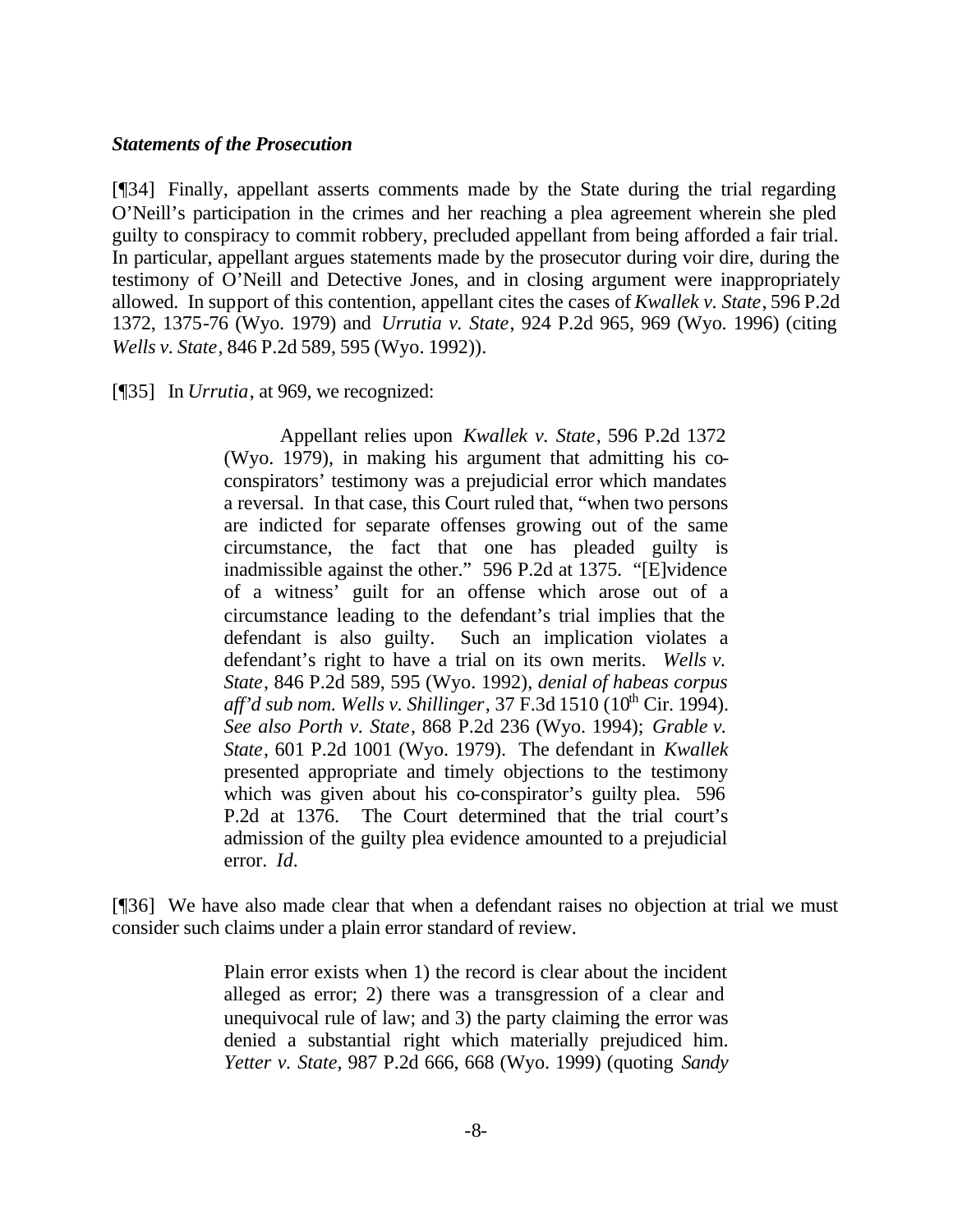*v. State*, 870 P.2d 352, 358 (Wyo. 1994)); *see also Mora v. State*, 984 P.2d 477, 480 (Wyo. 1999).

*Mazurek v. State*, 10 P.3d 531, 535 (Wyo. 2000). *See also Capshaw v. State*, 11 P.3d 905, 913 (Wyo. 2000).

[¶37] In this case, as was the case in both *Mazurek* and *Urrutia*, appellant did not object to the statements made by the prosecutor of which he complains. In *Mazurek*, at 539, this court, citing *United States v. Mitchell*, 1 F.3d 235, 241-42  $(4<sup>th</sup>$  Cir. 1993), set forth several factors that must also be considered in evaluating whether there was prejudicial plain error at the trial level. These factors are:

> 1) The degree to which the prosecutor's remarks have a tendency to mislead the jury and prejudice the accused;

2) Whether the remarks were isolated or extensive;

3) The strength of the competent proof to establish guilt, absent the remarks;

4) Whether the comments were deliberately placed before the jury to divert attention to extraneous matters;

5) The presence or absence of a limiting instruction;

6) Whether there was a proper purpose for introducing the conviction;

7) Whether the conviction was improperly emphasized;

8) Whether the conviction was used as substantive evidence of guilt;

9) Whether the error was invited by defense counsel;

10) Whether the failure to object could have been the result of tactical decisions; and

11) Whether, in light of all the evidence, the error was harmless.

[¶38] The prosecutor stated during voir dire: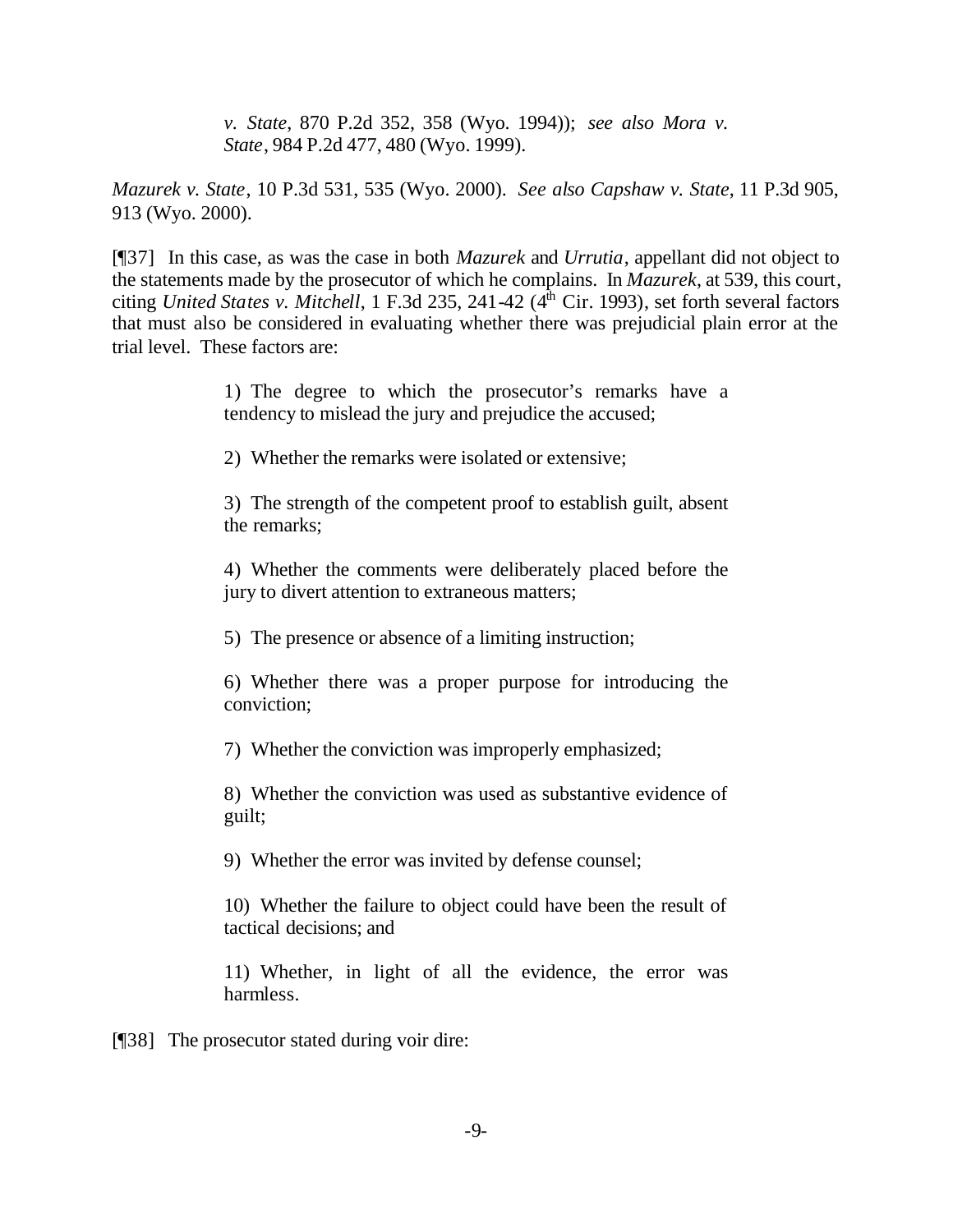Now, as you heard, we have multiple people involved here. We have accused not only three men involved in the actions, but two young ladies who provided transportation and who talked about this beforehand.

It's probably not very surprising that at least one of these persons out of five decided to talk to the police when they were picked up. We anticipate that the young lady named Dawn O'Neill will testify, and she is actually an accomplice in the case.

Now the law says accomplice testimony alone is enough to convict, and we're going to have a lot more than that. But is there anybody here who would throw her testimony out in whole just because she's also been implicated in this thing?

. . .

She is not testifying out of the goodness of her heart. She has reached an agreement concerning her charges.

[¶39] The following transpired during the testimony of O'Neill and Detective Jones, respectively:

> Q: Did you give him a taped statement about what you knew about this offense at the time?

A: Yes, I did.

Q: And your testimony here today is a result of a plea agreement?

A: Yes, it is.

Q: Okay. Did you give the same information to the police before you had the plea agreement?

A: Yes, I did.

Q: On May 8, 1999, did you speak to Ms. O'Neill, the witness who has just testified?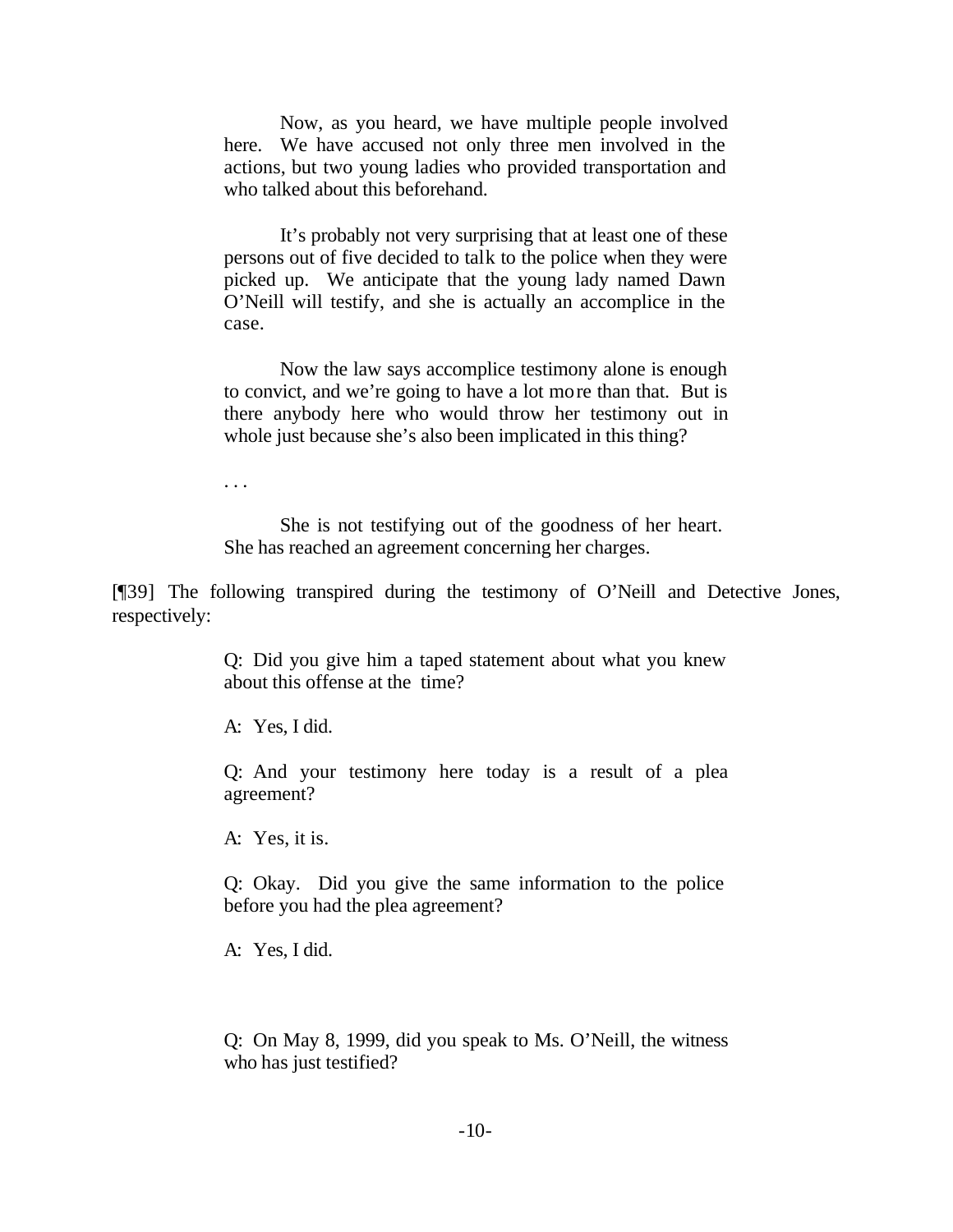A: Yes, I did.

Q: At this time, she was a suspect in the matter?

A: Yes, she was.

. . .

Q: Now, at that time, had she been made any promises of any sort?

A: None whatsoever.

Q: Had she entered this plea agreement at that time?

A: No she had not.

[¶40] Finally, the prosecutor stated during his closing argument:

Finally, we want to look at—when a codefendant says something, your first reaction is to be a little bit skeptical.

. . .

Now, did she get a little bit of a deal? Yeah, she did, and not an unreasonable one and none of that changes the same statement she gave before the deal.

. . .

He says, and I can say, "I was an innocent bystander." If we are to believe him, he is even less culpable than Dawn O'Neill in this situation.

It is clear that the first prong of the plain error test was satisfied. In addition, a clear and unequivocal rule of law was violated as *Kwallek* and its progeny dictate.

[¶41] Appellant, however, has not shown that he suffered material prejudice as a result of the statements made by the prosecutor. In applying those factors set forth in *Mazurek*, 10 P.3d at 539, we do not recognize that the prosecutor's remarks had any significant tendency to mislead the jury and prejudice the accused. Further, the prosecutor's remarks were not extensive. As we have already explained, substantial evidence existed for the convictions of appellant. Indeed, even disregarding the testimony of O'Neill, who testified of events which occurred both before and after the main event, we find that substantial evidence existed for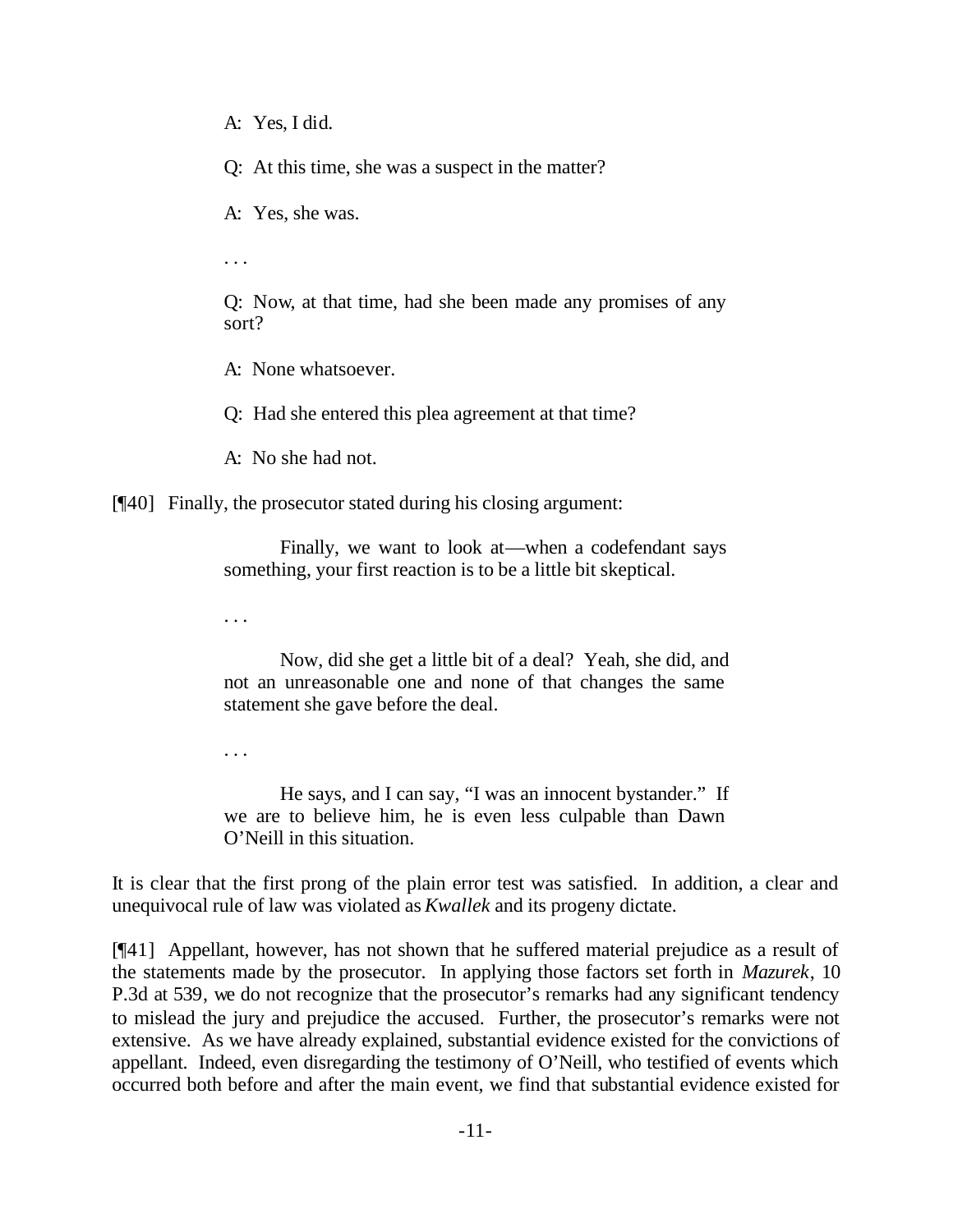these convictions. Additionally, we find that the strength of the competent proof to establish appellant's guilt was substantial, absent any of the remarks made by the prosecutor.

[¶42] We also cannot conclude upon our review that the comments made by the prosecutor were deliberately placed before the jury to divert attention to extraneous matters. We further note, as this court did in *Urrutia*, 924 P.2d at 970, that, because the jury's attention was not inordinately directed to the improper statements, this case is distinguishable from *Kwallek*. In *Kwallek*, the defendant was prejudiced because the trial court twice overruled the defendant's objections and the jury may have been improperly left with the intent of the judge by these rulings. Obviously, that did not occur in this case, as no objections were made by appellant.

[¶43] A limiting instruction was given to the jury in this case which minimized the statements of the prosecutor and any testimony given directly by O'Neill. Moreover, there does not appear to be an improper purpose for introducing the conviction of O'Neill nor was it improperly emphasized. O'Neill's conviction was also not used as substantive evidence of appellant's guilt.

[¶44] Additionally, we conclude the asserted error of appellant may have been, at least in part, invited by his defense counsel. It is likely that the failure to object could have been the result of tactical decisions of that counsel. In this case the defense questioned O'Neill further about the circumstances surrounding her testimony upon cross-examination in an effort to discredit her testimony. Specifically, the following occurred:

> Q: Again, Ms. O'Neill, [the prosecutor] stated the fact that you had a plea agreement with the State; is that correct?

A: Yes, that is.

Q: And you—you have been charged in this crime; is that correct?

A: That is correct.

Q: And your agreement is that you plead Conspiracy to Simple Robbery?

A: Yes.

Q: In exchange for that, you agreed to testify and cooperate with them; is that correct?

A: Yes, that is.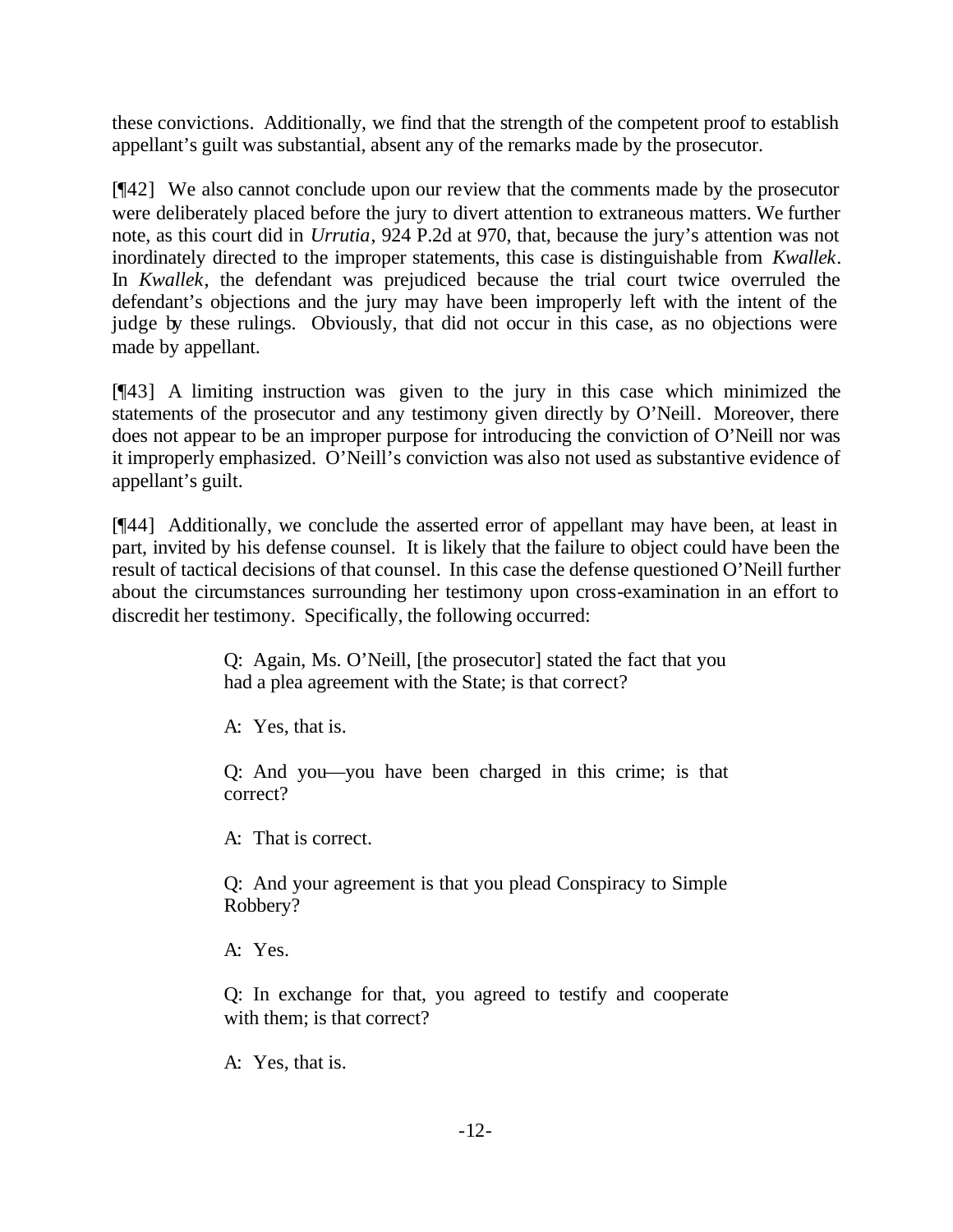Q: Your agreement included that there would be no pen time asked if you had no prior felonies; is that correct?

A: Correct.

Q: But all other sentencing options are open?

A: Yes, they are.

Q: So you have a possibility then of C.A.C. time or county jail time; is that correct?

A: That is correct.

[¶45] This court recognizes that appellant's sole trial strategy was to assert that only Lee and Jones were involved in the criminal acts that occurred and that appellant just happened to be within Stone's apartment when these acts were initiated, that O'Neill did not witness any of the actions within Stone's apartment, and that she had entered into a plea agreement in return for her testimony implicating appellant. Accordingly, it appears that the statements made by the prosecutor may have served, in actuality, to benefit appellant in the theory proffered by him at trial.

[¶46] Finally, upon review of all the evidence presented, we conclude that the error asserted by appellant was harmless. Therefore, more than adequate support exists for our holding that plain error did not occur in this instance.

# *CONCLUSION*

[¶47] For the foregoing reasons, the convictions of appellant for aggravated assault with a deadly weapon, aggravated robbery, aggravated burglary, and conspiracy to commit aggravated robbery are affirmed.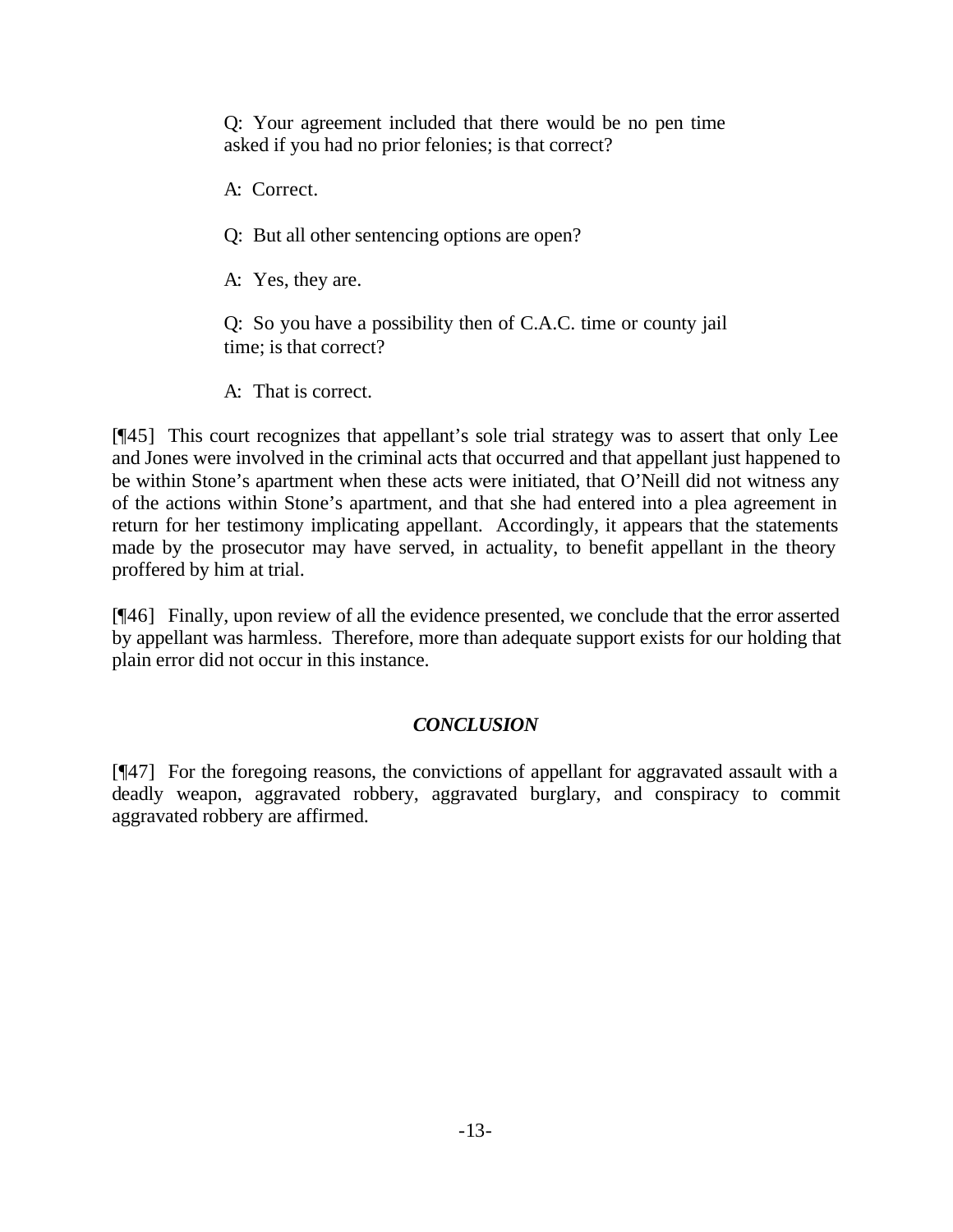#### **VOIGT, Justice, dissenting.**

l

[¶48] I respectfully dissent. The appellant's convictions for aggravated assault with a deadly weapon, aggravated robbery, and aggravated burglary should be reversed because the jury was not adequately instructed as to the findings it had to make beyond a reasonable doubt in order to find the appellant guilty. As a result, we cannot have confidence in the verdict because we do not know if the jury made those findings.

[¶49] The issue that requires reversal of the appellant's convictions grows out of the language of Wyoming's accessory before the fact statute, Wyo. Stat. Ann. § 6-1-201 (LexisNexis 2001):

> (a) A person who knowingly aids or abets in the commission of a felony, or who counsels, encourages, hires, commands or procures a felony to be committed, is an accessory before the fact.

> > (b) An accessory before the fact:

(i) May be indicted, informed against, tried and convicted as if he were a principal;

(ii) May be indicted, informed against, tried and convicted either before or after and whether or not the principal offender is indicted, informed against, tried or convicted; and

(iii) Upon conviction, is subject to the same punishment and penalties as are prescribed by law for the punishment of the principal.

The specific problem is created by subsection (b)(i)—what does it mean to be "informed against, tried and convicted" as if a principal? In particular, how can a defendant be tried as a principal if the facts suggest he acted, if at all, as an accessory?<sup>2</sup>

 $2^2$  For a brief analysis of the role of this statute in abrogating the common law distinctions between principals and accessories, see *Jahnke v. State*, 692 P.2d 911, 920-21 (Wyo. 1984). *Jahnke* suggests the following legislative intent:

The result is that differences in the manner of participation by the parties to the commission of a felony do not affect their individual culpability for the crime. Each, whether he is the principal, an aider and abettor, or an accessory before the fact, is treated as a principal *for purposes of punishment*.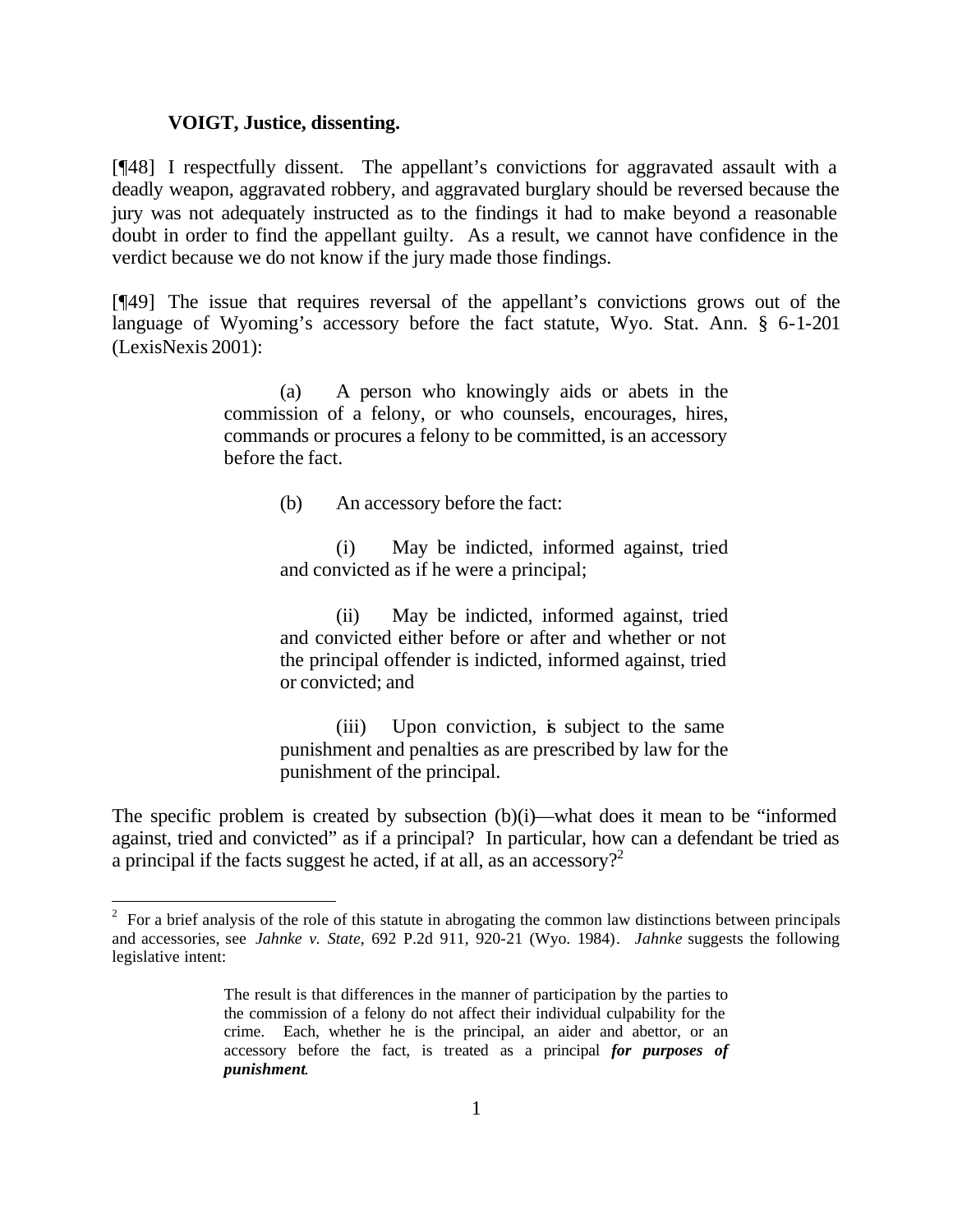[¶50] The appellant posits his argument as follows: (1) he was charged as a principal; (2) he had no notice he would be tried as an accessory;  $\beta$ ) the lack of notice violated his constitutional right to know the nature and cause of the accusation; and (4) there was insufficient evidence to convict him as a principal. I would reverse, despite the fact that the record does not fully substantiate this argument. It is true that neither the original information nor the two amended informations contained any accessory language or mentioned Wyo. Stat. Ann. § 6-1-201. We have previously held, however, that "it is not necessary that the information refer to the aiding and abetting statute," because proof of a defendant's participation in the crime as an aider and abettor is sufficient to convict him of the principal crime. *Hawkes v. State*, 626 P.2d 1041, 1043 (Wyo. 1981). Beyond that, nearly a month before trial in this case, the State filed and served on defense counsel a Notice of Intent which reads as follows:

> COMES NOW, the State of Wyoming, by and through its undersigned attorney, and gives the Defendant notice, as it has at preliminary hearing, that the State will rely on the extent necessary on theories of co-defendant liability, aider and abett[o]r theory and Pinkerton liability under the conspiracy charges; as well as any liability as a principal in each of the charged offenses in the above-captioned matter.

[¶51] Admittedly, the language of this notice is less than precise, but it was sufficient to apprise the appellant of the State's aiding and abetting theory. Further, the probable cause affidavit attached to the original information clearly detailed the suspected roles of the appellant and his accomplices. And finally, although no transcript of such is included in the record, the appellant was afforded a preliminary hearing in the circuit court where, we may presume, he was further informed as to the factual allegations.

[¶52] It is not enough to say that an accessory before the fact may be tried as a principal or that the appellant knew that he would have to defend against the accusation that he acted as an accessory before the fact. We must inquire whether the jury was sufficiently instructed as to how to apply the law to the facts. A person who has not committed the acts of a principal may not be found guilty of the principal crime, under an aiding and abetting theory, unless the jury finds that the State has proved beyond a reasonable doubt that the person knowingly aided or abetted in the commission of a felony, or counseled, encouraged, hired, commanded or procured a felony to be committed.

[¶53] Accessory before the fact is a separate and distinct offense from that of the principal crime. *Linn v. State*, 505 P.2d 1270, 1275 (Wyo.), *cert. denied*, 411 U.S. 983 (1973); *Goldsmith v. Cheney*, 447 F.2d 624, 627  $(10<sup>th</sup>$  Cir. 1971). Consequently, the State must prove not just that someone committed the principal crime, but that the defendant

l

*Id.* at 921 (emphasis added).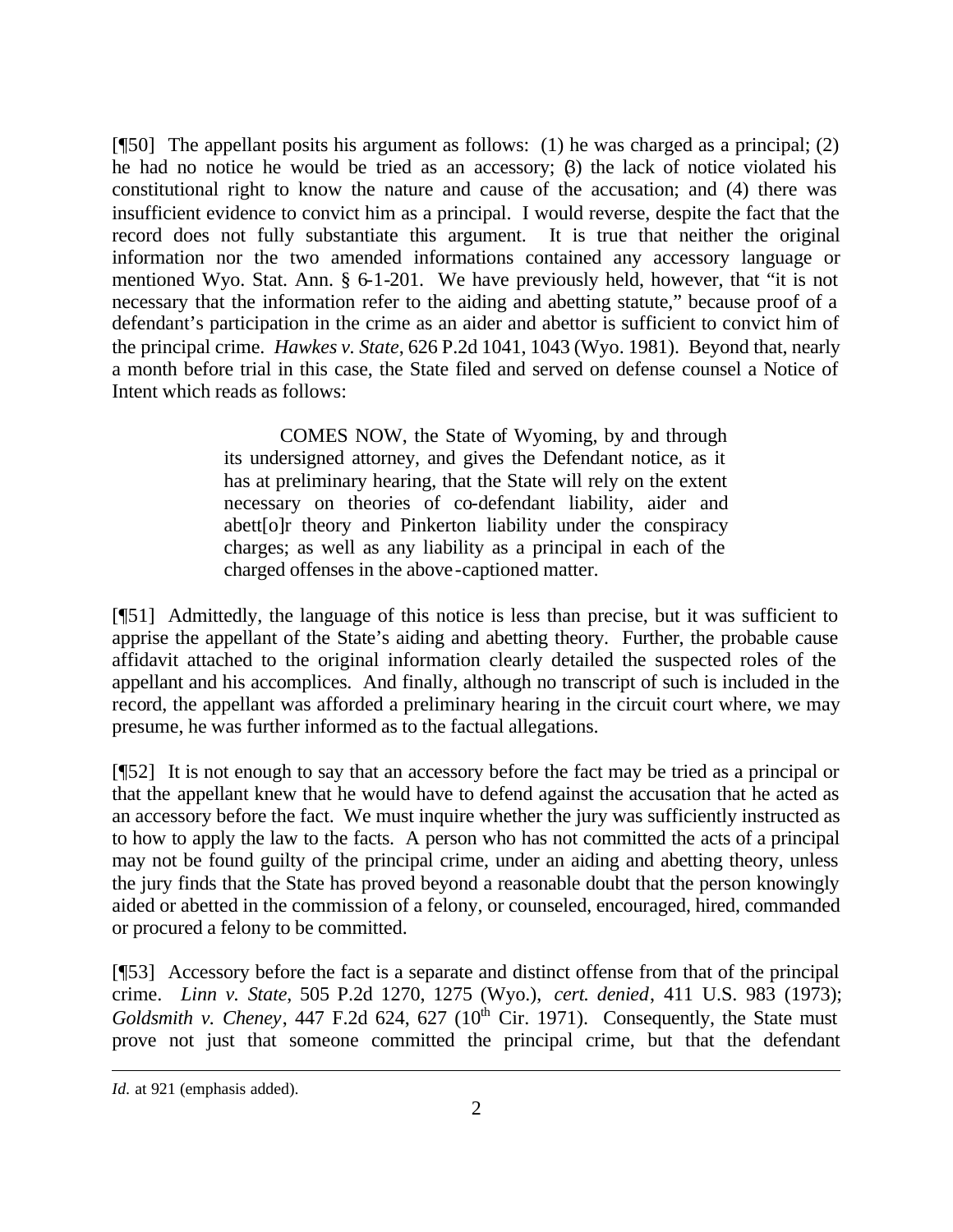"'associated himself with and participated in the accomplishment and success of the criminal venture.'" *Fales v. State*, 908 P.2d 404, 408 (Wyo. 1995) (*quoting Jones v. State*, 902 P.2d 686 693 (Wyo. 1995)). *See also Haight v. State*, 654 P.2d 1232, 1238 (Wyo. 1982). What that means is the State must prove beyond a reasonable doubt the elements of the statutory crime of accessory before the fact.

[¶54] Wyoming has three pattern jury instructions (W.Cr.P.J.I.) covering accessory before the fact. The district court gave one of those instructions, but omitted the other two. Instruction No. 18 was based on W.Cr.P.J.I. 7.01A:

> It is not necessary that the defendant personally did every act necessary to constitute the crime of Aggravated Robbery and Aggravated Burglary. It is enough if, acting with the intention that the crime be committed, he knowingly aided and abetted someone else to commit the crime of Aggravated Robbery and Aggravated Burglary or that he counseled, encouraged, hired, commanded or procured some other person to commit the crime of Aggravated Robbery and Aggravated Burglary and the crime was attempted or committed.<sup>[3]</sup>

In addition, Instruction No. 19 recited for the jury the language of Wyo. Stat. Ann. § 6-1- 201:

> You are instructed that pertinent portions of the Wyoming Statutes provide as follows:

> a. A person who knowingly aids or abets in the commission of a felony, or who counsels, encourages, hires, commands or procures a felony to be committed, is an accessory before the fact.

> > b. An accessory before the fact:

i. May be indicted, informed against, tried and convicted as if he were a principal.

Finally, Instruction No. 20 defined "principal:"

l

A principal is a person involved in the commission of a felony who directly and actively commits the act constituting the crime.

<sup>3</sup> This instruction, in and of itself, may have created reversible error because it lists only aggravated robbery and aggravated burglary, leaving out aggravated assault with a deadly weapon.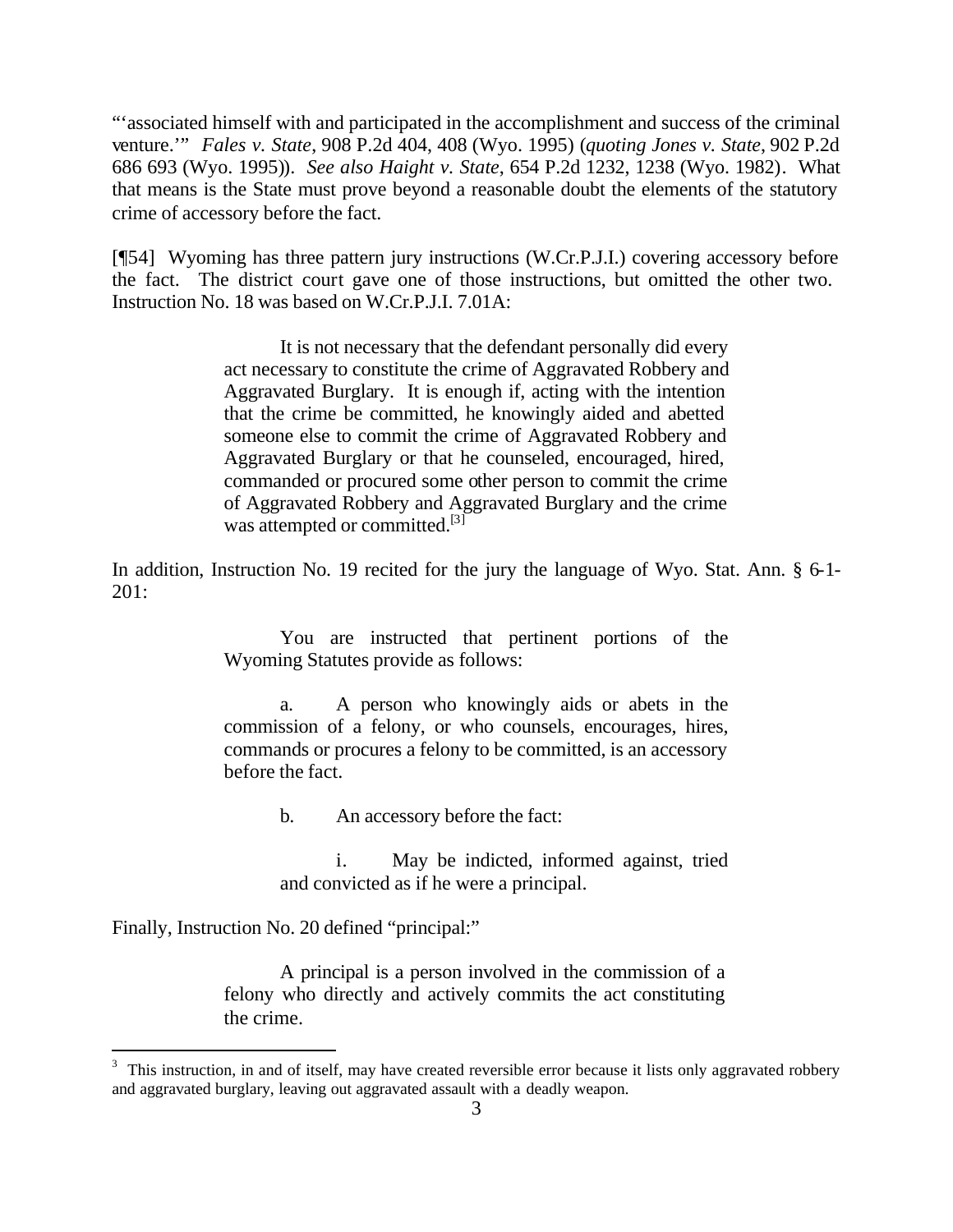[¶55] The district court did not, however, give W.Cr.P.J.I. 7.01B or 7.01C. W.Cr.P.J.I. 7.01C reads as follows:

> Merely being present at the scene of a crime or merely knowing that a crime is being committed or is about to be committed is not sufficient conduct for the jury to find that the defendant was an accessory before the fact to that crime. The State must prove that the defendant knowingly associated himself with the crime in some way as a participant—someone who wanted the crime to be committed—and not as a mere spectator.

Omission of that particular instruction in any given case may or may not be error. The same cannot be said for W.Cr.P.J.I. 7.01B, which is the elements instruction for the crime of accessory before the fact:

> The elements of being an Accessory Before the Fact to the Crime of are:

> > 1. On or about the  $\_\_\_\$  day of  $\_\_\_\_\$  [200 $\_\$ ]

2. In County, Wyoming

3. The Defendant, \_\_\_\_\_\_\_\_\_\_\_\_\_\_\_\_\_\_

4. Knowingly [aided or abetted another person in the {commission of} {attempt to commit} the crime of \_\_\_\_\_\_\_\_\_\_\_\_\_\_\_\_\_\_\_\_] [counseled, encouraged, hired, commanded or procured the crime of to be committed by another person], and

5. That other person [committed] [attempted to commit] the crime of \_\_\_\_\_\_\_\_\_\_\_\_\_\_\_\_\_.

If you find from your consideration of all the evidence that each of these elements has been proved beyond a reasonable doubt, then you should find the Defendant guilty.

If, on the other hand, you find from your consideration of all the evidence that any of these elements has not been proved beyond a reasonable doubt, then you should find the Defendant not guilty.